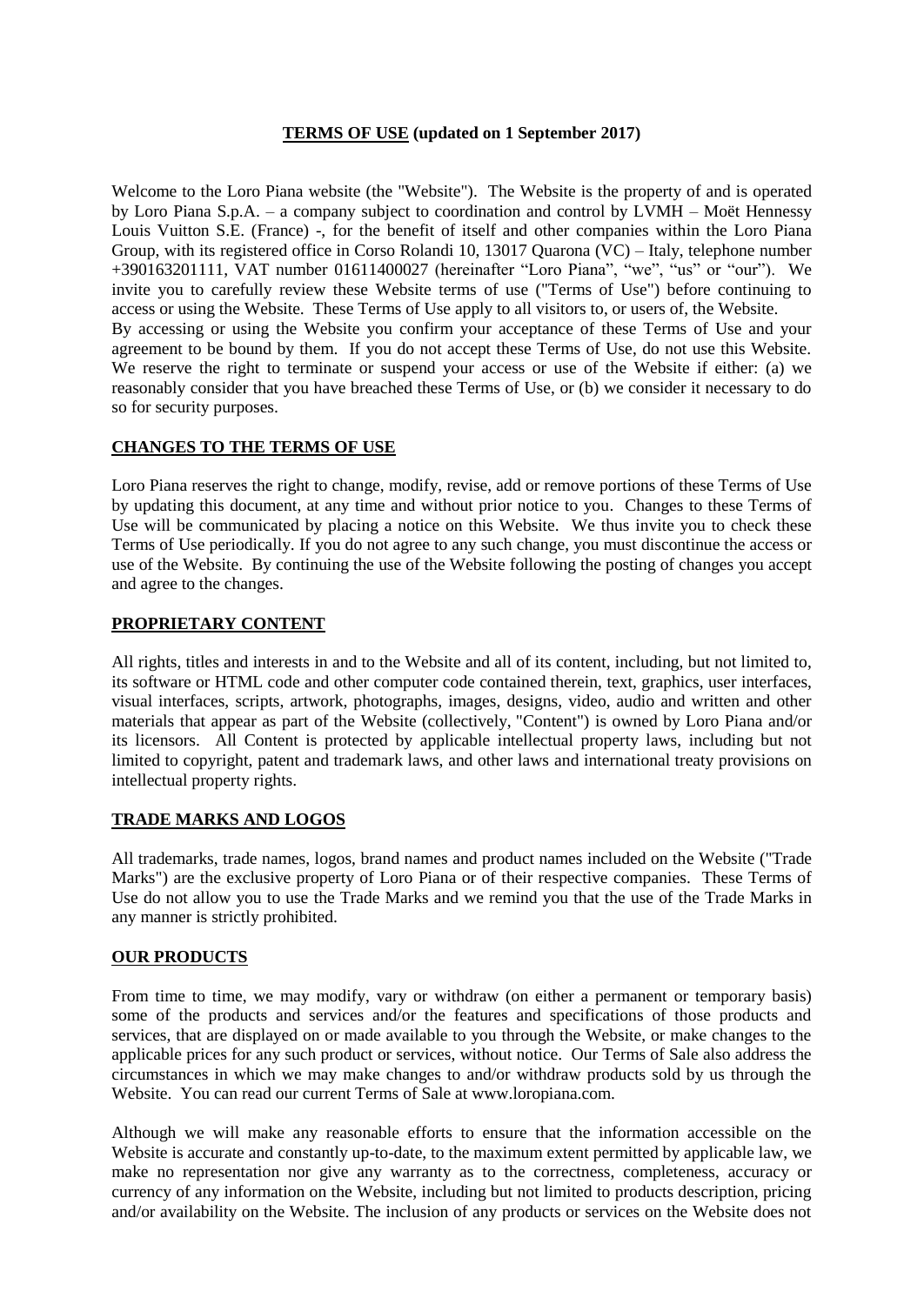imply, warrant or guarantee that these products or services will be available through the Website if you wish to place an order for such products and/or use such services at any particular time. We have made every effort to display, as accurately as possible, the colors of our products that appear on the Website. However, the actual color you will see will depend on your computer settings and we cannot guarantee that your computer will accurately display our colors.

## **YOUR USE OF THE WEBSITE**

You are permitted to use the Website and the Content for your personal and non-commercial use only and always in compliance with these Terms of Use. Except as permitted by applicable law, you may not and may not permit, assist or allow any third party to (i) copy, reproduce, publish, transmit, distribute, broadcast, perform, upload, post, publicly display, encode, translate, modify or create derivative works from, sell, license or otherwise distribute this Website or any Content, including but not limited to mirroring, framing or linking, to any other computer, server, web site or (ii) access or use this Website or any Content for any commercial purposes, including any advertising or advertising revenue generation activity on your own web site.

You may not use any deep-link, page-scrape, robot, spider or any other automatic or manual processes to access, acquire, copy or monitor the Website or the Content or any portion thereof, or in any way reproduce the structure or presentation of the Website or any Content, or circumvent any copyprotection devices, to obtain or attempt to obtain any materials, documents or information through any means not purposely made available through the Website.

You may not attempt to access any portion or feature of the Website you are not allowed to without authorization, or any other systems or networks connected to the Website or any Loro Piana server, by hacking, password mining or any other illegitimate means. You may not use anyone else's password or Account as below defined at any time without the express permission and consent of the holder of that password or Account.

You may not probe, scan or test the vulnerability of the Website or any network connected to the Website, nor breach the security or authentication measures on the Website. You may not reverse look-up, trace or seek to trace any information on any other user of or visitor to the Website, or any other customer, or exploit the Website or any service or information made available or offered by or through the Website, nor use the Website or the Content for any unlawful purposes or for any purposes not allowed by these Terms of Use or solicit the performance of any illegal activity or other activity which infringes the rights of Loro Piana or others.

You shall not take any action that imposes an unreasonable or disproportionately large load on the infrastructure of the Website, or any systems or networks connected to the Website. You agree not to use any device, software or routine to interfere or attempt to interfere with the proper working of the Website or any transaction being conducted on the Website, or with any other person's use of the Website.

## **REGISTRATION AND ACCOUNT**

Certain services or features offered on or through the Website may require you to register and open an account ("Account"). If you would like to create an Account, you will need to provide an e-mail address and password to access your Account. You are responsible for maintaining the confidentiality of your access information and for controlling access to your Account. You will be responsible for all activities that occur under your Account (including but not limited to any purchases of our merchandise made through your Account) unless you notify us that your Account is being used by a third party without your consent. Loro Piana cannot and will not be liable for any loss or damage arising from your failure to comply with these obligations. We may terminate your Account, at any time, and without prior notice to you if: (a) we reasonably believe that you are using your Account in breach of these Terms of Use, (b) we reasonably believe that a third party is using your Account without your consent, or (c) we need to terminate or suspend your Account for security or maintenance purposes.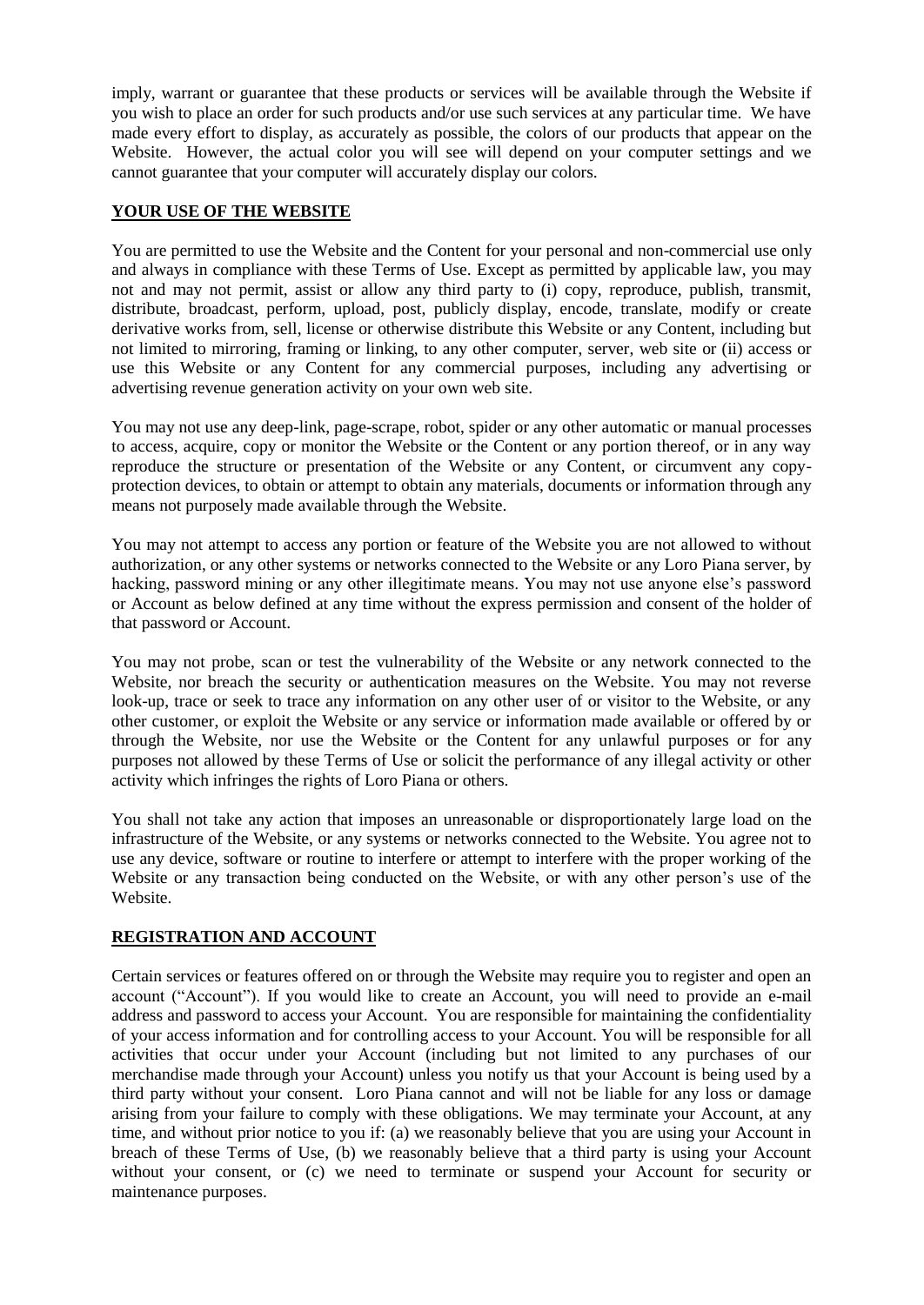# **CHAT**

The LiveChat! service is being made progressively available by Loro Piana to its Website users for the purpose of providing assistance during the sale, post-sale stage and for support while browsing the Website. To use the LiveChat! service one must provide its own name (or nickname) and e-mail address. The LiveChat! service must not be used for fraudulent, illegal, offensive purposes or in a way that might cause damage or risks to Loro Piana, its activities, reputation, employees, other users or any third party. Loro Piana reserves the right to suspend or interrupt the provision of the LiveChat! service in case of improper use of the same.

### **FEEDBACK AND OTHER COMMUNICATIONS**

Any feedback, comments, suggestions, ideas and/or other information (except for your personal information) (collectively, "Communications") that you submit to the Website, also through the LiveChat! service (as long as it is made available), shall be deemed non-confidential. We reserve the right to use such Communication on an unrestricted basis, including but not limited to copy, reproduce, publish, transmit, distribute, broadcast, display, post, modify, translate, incorporate in other materials and commercially exploit it in any other way. Loro Piana shall have the unlimited right to use any ideas, concepts, know-how, or techniques contained in any Communications you send to us for any purpose whatsoever including, but not limited to, developing, manufacturing and marketing products using such information. Loro Piana discourages you from sending us any information that you consider to be confidential or proprietary through the Website.

### **RESERVED PRESS AREA**

A dedicated reserved press area will be available on the Website ("Press Area"). Access to the Press Area will be permitted to journalists and authorized users only ("Authorized Users") and will be subject to registration. You may register for use of the Press Area by clicking on the "PRESS AREA" button on the Website homepage and you will be redirected to a registration form. You will need to fill in and submit the form online. We will review the information provided and will decide, in our sole discretion, whether or not to allow access to the Press Area. If you have been allowed access to the Press Area you will receive an e-mail to the e-mail address provided with the registration form including a temporary login and password, along with a url link to enter the Press Area. When first entering the Press Area, you will have to complete your registration by adding personal details and you will be prompted to change the temporary password. If you have been allowed access to the Press Area you may access and download the material posted and as allowed under applicable laws. We may verify what are the materials and information that you are interested in. We may terminate your Account, at any time, and without prior notice to you if: (a) we reasonably believe that you are using your Account in breach of these Terms of Use, (b) we reasonably believe that a third party is using your Account without your consent, or (c) we need to terminate or suspend your Account for security or maintenance purposes.

### **PRIVACY POLICY**

When you buy goods from, or otherwise use the Website including the Press Area above referenced, we may ask you to provide us with personal information about yourself. Personal information that you provide to Loro Piana through the Website shall be subject to our privacy policy. You can read our current Privacy Policy at www.loropiana.com. By using the Website, you acknowledge and agree that Internet transmissions are never completely private or secure. You understand that any message or information you send to the Website may be read or intercepted by others, even if there is a special notice that a particular transmission (for example, credit card information) is encrypted.

### **LINK TO THIRD PARTY'S WEBSITES OR CONTENT**

The Website may contain content created by third party, information obtained from public sources and/or links to external web sites or webpages operated by third parties (the "Third Party Content and Websites"). Loro Piana does not control or monitor such Third Party Content and Websites and is not responsible or liable for the accuracy, security or reliability of any Third Party Content and Websites.